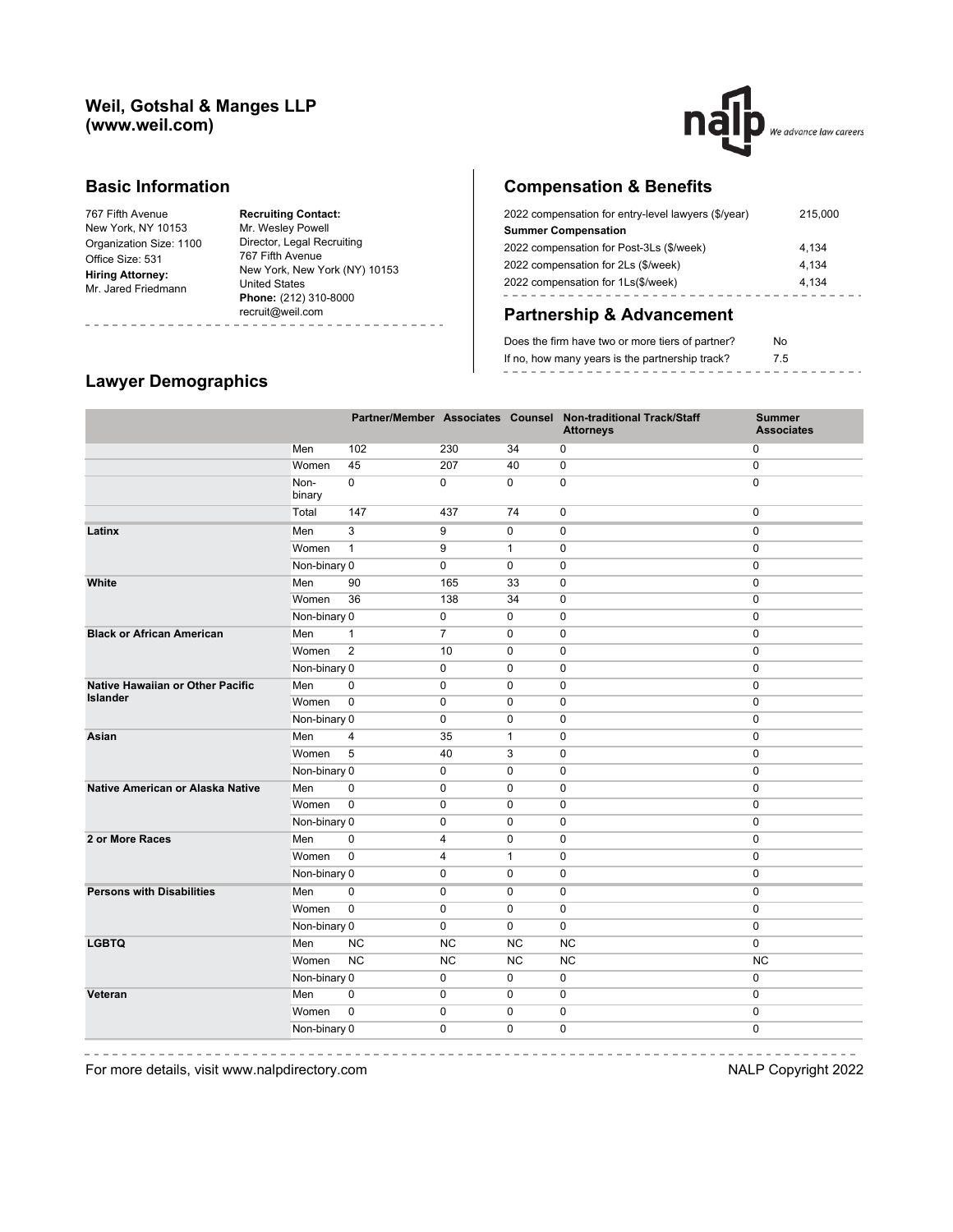

. . . . . . . . . . .

### **Pro Bono/Public Interest**

| Miriam Buhl<br>Pro Bono Counsel                                                                    |              |
|----------------------------------------------------------------------------------------------------|--------------|
| (212) 310-8056                                                                                     |              |
| miriam.buhl@weil.com                                                                               |              |
| Is the pro bono information indicated here firm-wide or specific to one office?                    | Firm-wide    |
| % Firm Billable Hours last year                                                                    |              |
| Average Hours per Attorney last year                                                               | 80           |
| Percent of associates participating last year                                                      |              |
| Percent of partners participating last year                                                        |              |
| Percent of other lawyers participating last year                                                   |              |
| <b>Professional Development</b>                                                                    |              |
| Evaluations                                                                                        | Semi-annual  |
| Does your organization use upward reviews to evaluate and provide feedback to supervising lawyers? | Yes          |
| Rotation for junior associates between departments/practice groups?                                | Case-by-case |
| Is rotation mandatory?                                                                             | <b>No</b>    |
| Does your organization have a dedicated professional development staff?                            | Yes          |
| Does your organization have a coaching/mentoring program                                           | Yes          |

Does your organization give billable hours credit for training time? No

### **HIRING & RECRUITMENT**

|                                                              | Began Work In                                          |      |                                                                                                             | <b>Expected</b> |
|--------------------------------------------------------------|--------------------------------------------------------|------|-------------------------------------------------------------------------------------------------------------|-----------------|
| <b>LAWYERS</b>                                               | 2020 Prior Summer Associates                           | 2021 | <b>Prior Summer Associates</b>                                                                              | 2022            |
| Entry-level                                                  |                                                        |      |                                                                                                             |                 |
| Entry-level (non-traditional track)                          |                                                        |      |                                                                                                             |                 |
| <b>Lateral Partners</b>                                      |                                                        |      |                                                                                                             |                 |
| <b>Lateral Associates</b>                                    |                                                        |      |                                                                                                             |                 |
| All Other Laterals (non-traditional track)                   |                                                        |      |                                                                                                             |                 |
| Post-Clerkship                                               |                                                        |      |                                                                                                             |                 |
| LL.M.s (U.S.)                                                |                                                        |      |                                                                                                             |                 |
| LL.M.s (non-U.S.)                                            |                                                        |      |                                                                                                             |                 |
| <b>SUMMER</b>                                                |                                                        |      |                                                                                                             |                 |
| Post-3Ls                                                     |                                                        |      |                                                                                                             |                 |
| 2 <sub>ls</sub>                                              |                                                        |      |                                                                                                             |                 |
| 1 <sub>ls</sub>                                              |                                                        |      |                                                                                                             |                 |
| Number of 2021 Summer 2Ls considered<br>for associate offers |                                                        |      |                                                                                                             |                 |
| Number of offers made to summer 2L<br>associates             |                                                        |      |                                                                                                             |                 |
| General Hiring Criteria                                      | and a commitment to excellence in the practice of law. |      | Weil seeks to hire applicants with outstanding academic and non-academic achievements, interpersonal skills |                 |

#### **General Practice Areas**

| <b>GENERAL PRACTICE</b><br><b>AREAS</b>                                                                                                                                   | <b>EMPLOYER'S PRACTICE</b><br><b>GROUP NAME</b> | NO. OF<br><b>PARTNERS/MEMBERS</b> | NO. OF<br><b>COUNSEL</b> | NO. OF<br><b>ASSOCIATES</b> | NO. OF<br><b>ENTRY-LEVEL</b><br><b>PLACEMENTS</b><br>IN THIS<br><b>PRACTICE</b><br><b>AREA LAST</b><br><b>YEAR</b> | NO. OF<br><b>NON-TRADITIONAL</b><br><b>TRACK/STAFF</b><br><b>ATTORNEYS</b> |
|---------------------------------------------------------------------------------------------------------------------------------------------------------------------------|-------------------------------------------------|-----------------------------------|--------------------------|-----------------------------|--------------------------------------------------------------------------------------------------------------------|----------------------------------------------------------------------------|
| <b>Business, Corporate</b>                                                                                                                                                | Corporate                                       | 70                                | 29                       | 216                         |                                                                                                                    | 2                                                                          |
| Appellate<br><b>Arbitration, Dispute</b><br><b>Resolution, Mediation</b><br><b>Intellectual Property</b><br><b>Labor and Employment</b><br>Litigation<br><b>Antitrust</b> | Litigation                                      | 38                                | 39                       | 144                         |                                                                                                                    | 6                                                                          |